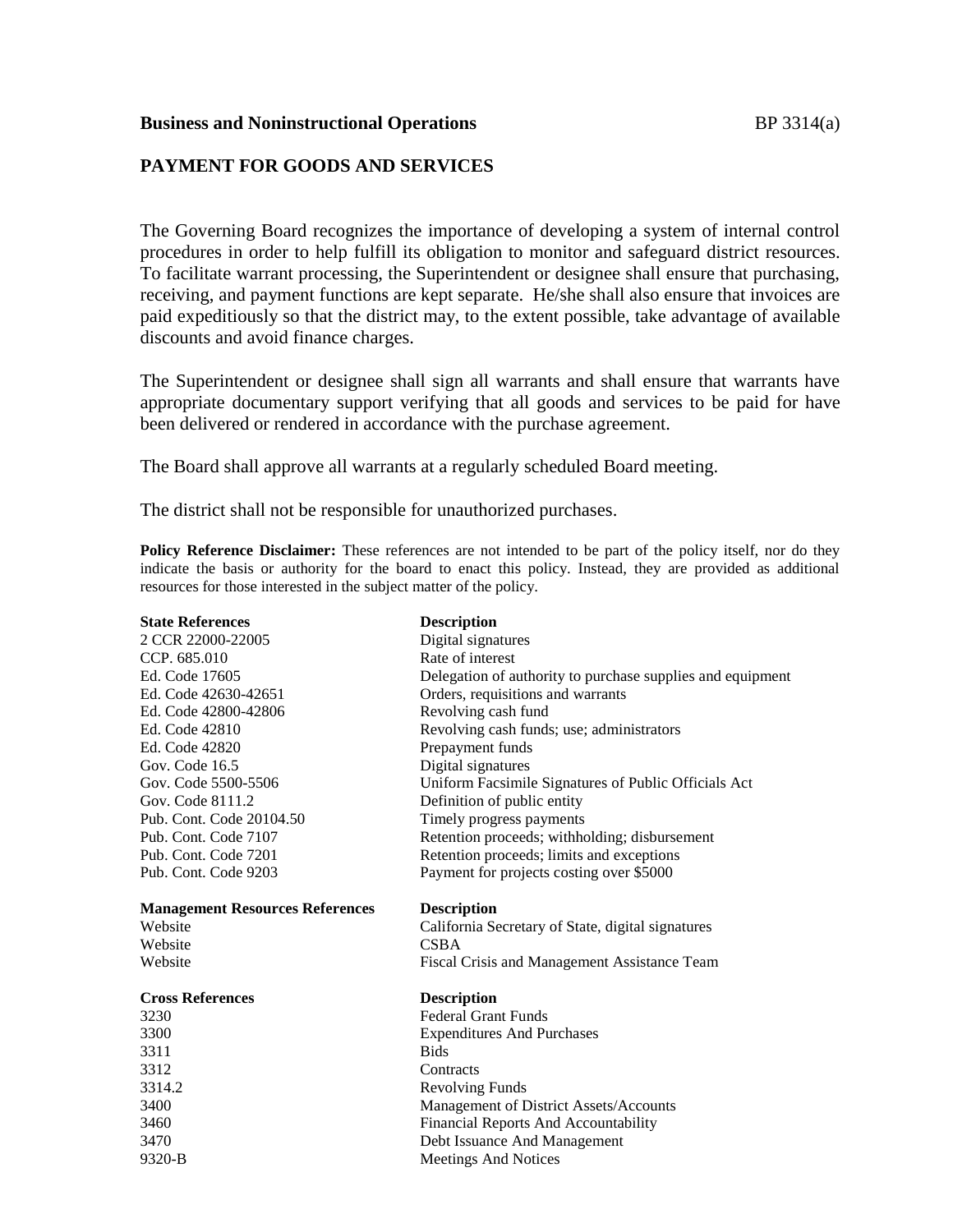# **PAYMENT FOR GOODS AND SERVICES** (continued)

9324-B Minutes And Recordings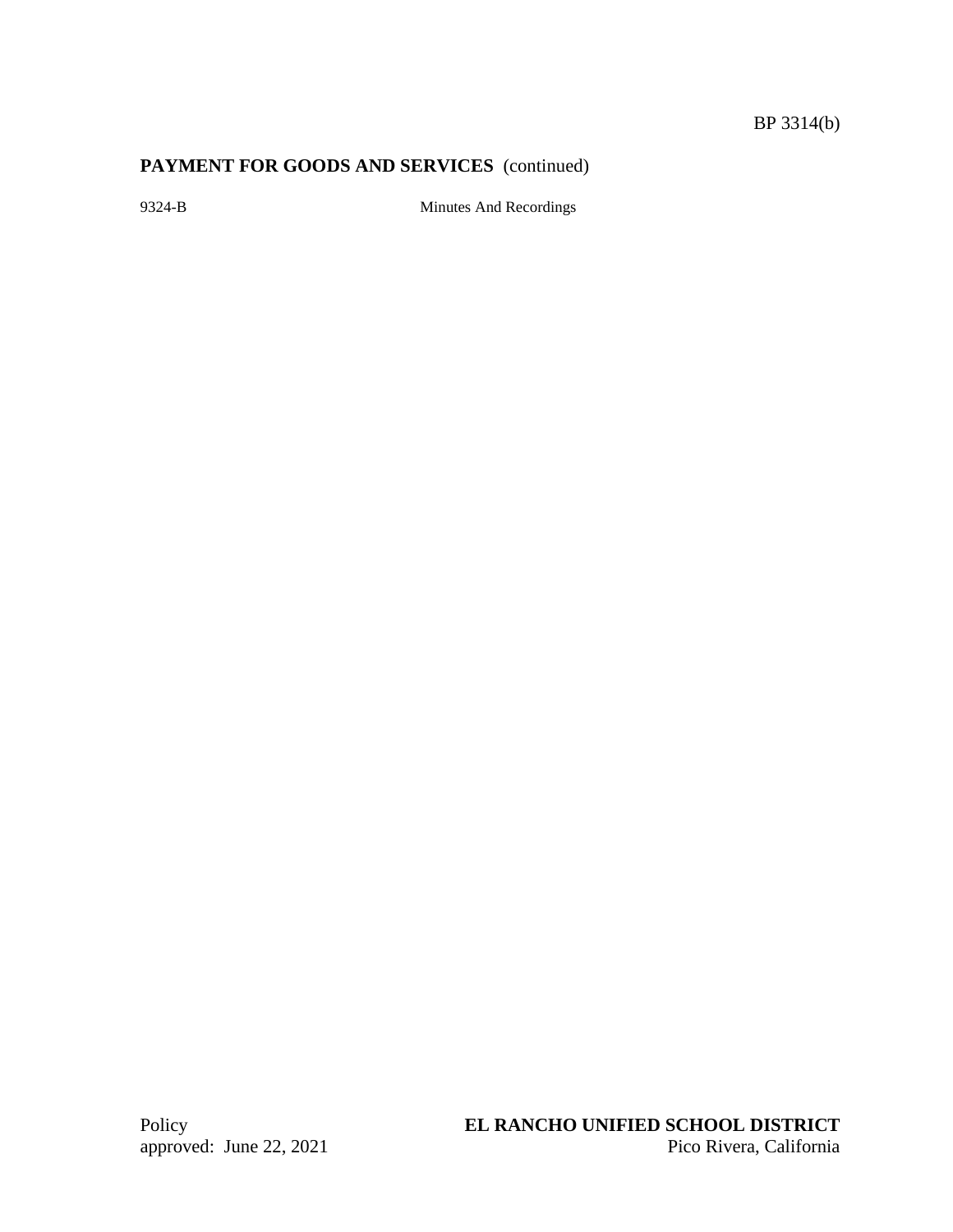### **Business and Noninstructional Operations AR 3314(a)**

# **PAYMENT FOR GOODS AND SERVICES**

### **Payment for Construction Contracts**

Payment on any contract for the creation, construction, alteration, repair, or improvement of any district property or facility or other public works project shall be made in accordance with the estimates, process, and/or schedule approved by the Governing Board.

Construction change orders are required to be approved by the Superintendent, Chief Business Officer, or designee.

As necessary, the Superintendent or designee may make progress payments as actual work is completed or materials are delivered. When a payment request is properly submitted by a contractor, any undisputed portion of the payment request shall be paid within 30 days. If the Superintendent or designee determines any payment request to be improper, he/she shall return the payment request to the contractor with a written statement of reasons why the request is not proper. (Public Contract Code 9203, 20104.50)

The district may withhold up to five percent of the proceeds due to the contractor until completion and acceptance of the project. (Public Contract Code 7201)

The proceeds to be withheld by the district may exceed five percent when the Board has made a finding, prior to the bid and during a properly noticed and regularly scheduled public meeting, that the project is substantially complex and requires a higher retention amount than five percent. In such cases, the Board's finding shall include a description of the specific project and why it is a unique project that is not regularly, customarily, or routinely performed by the district or licensed contractors. The bid documents shall include details explaining the basis for the finding and the actual amount to be withheld. (Public Contract Code 7201)

At any time after 50 percent of the work has been completed, the Board may release the withheld proceeds if it finds that satisfactory progress is being made. (Public Contract Code 9203)

Proceeds withheld by the district from payments to contractors for public works contracts shall be released within 60 days after the construction or improvement is completed. In the event of a dispute between the district and the contractor, the district may withhold from the final payment an amount not to exceed 150 percent of the disputed amount. (Public Contract Code 7107)

**Policy Reference Disclaimer:** These references are not intended to be part of the policy itself, nor do they indicate the basis or authority for the board to enact this policy. Instead, they are provided as additional resources for those interested in the subject matter of the policy.

**State References Description** 2 CCR 22000-22005 Digital signatures CCP. 685.010 Rate of interest